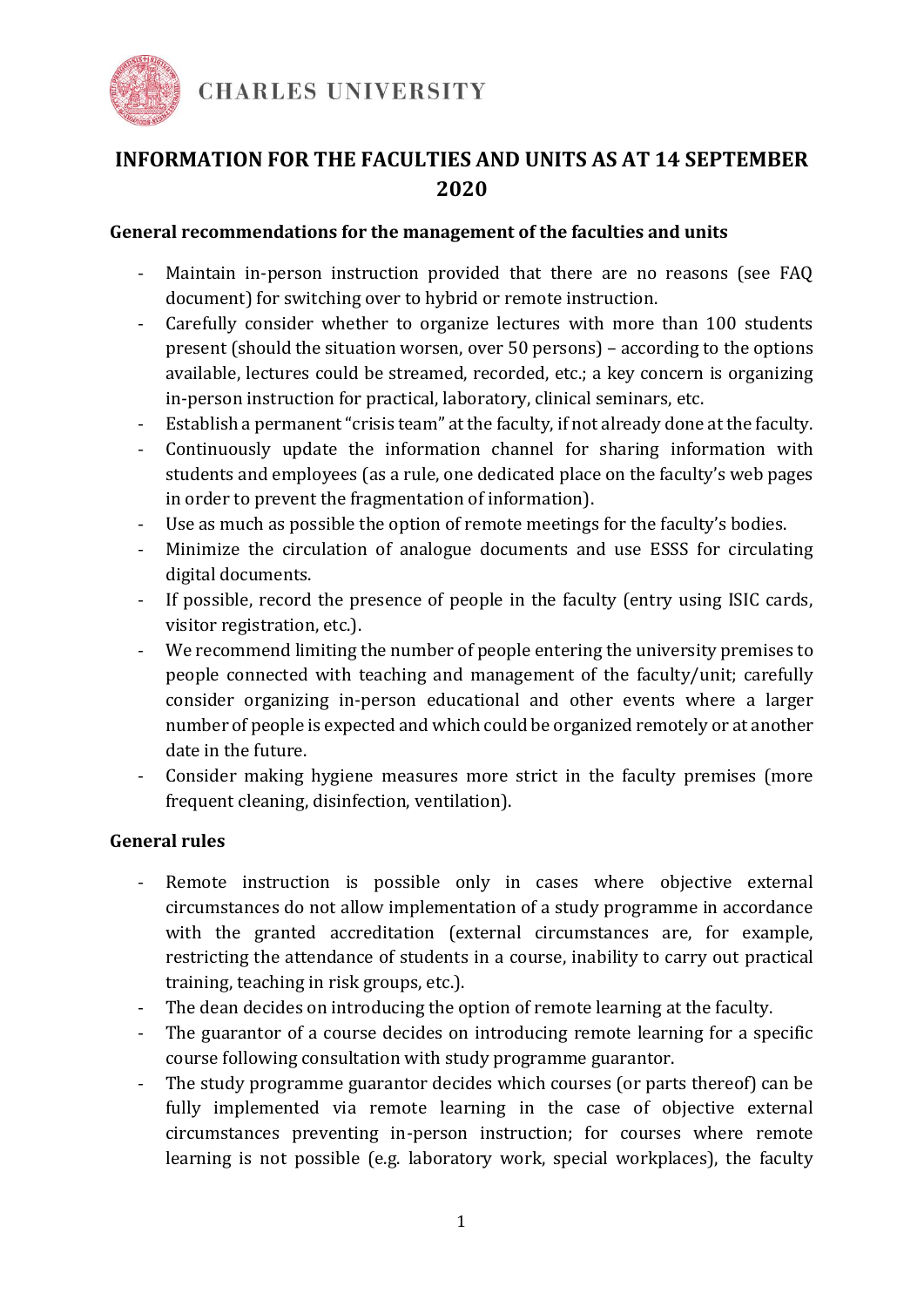

**CHARLES UNIVERSITY** 

ensures that the student will be able to fulfil the requirement until the end of the academic year.

- Use appropriate tools for remote learning (contacts: Centre for the Support of Elearning, [https://dl.cuni.cz,](about:blank) [moodle-help@ruk.cuni.cz,](about:blank) [e-learning@ruk.cuni.cz\)](about:blank), including methods that allow students to communicate with the instructors and allow instructors to provide students with feedback.
- Ensure equal terms and conditions for students when taking exams (including state final exams).
- Students must be thoroughly and promptly informed about the conditions and processes for state final exams.
- Monitor and regularly assess remote learning (from the perspective of the students and instructors).
- With respect to the requirement of the National Accreditation Bureau to report the scope of remote learning, study programme guarantors must inform the Rector's Office of implementing instruction. The guarantor will be asked to provide information via a brief questionnaire in the student information system. The provided information will serve as a basis for informing the National Accreditation Bureau, which will be the responsibility of the Department for the Quality of Education and Accreditation at the Rector's Office.

#### **Recommendations for instruction**

- In accordance with the document "Hybrid Autumn" (as at 21 August 2020, also for information in an attachment to this message), we recommend preparing a strategy for securing instruction in the specific study programmes, provided it is necessary to restrict the size of study groups (if it is not possible to instruct at the same time groups over 100 students/approx. over 20 students/if instruction is fully remote). Also consider the substitutability of instructors.
- If possible, we recommend dividing instruction into smaller groups, to stabilize their structure, and to restrict their contact with other groups (which also applies to lifelong learning).
- Implement remote learning for international students; keep in mind that that there are also students in Czech programmes who could have problems attending inperson instruction (people in risk categories, foreign nationals in Czech programmes).
- Carefully fill in all changes for courses in SIS, including information on the form of instruction and the form of verifying knowledge, course objectives (what knowledge, skills and competencies students acquire by completing a specific course), and study aids.
- Create a contact point/helpdesk for remote learning (for students and instructors).
- Use remote learning, especially for lectures with a large number of students.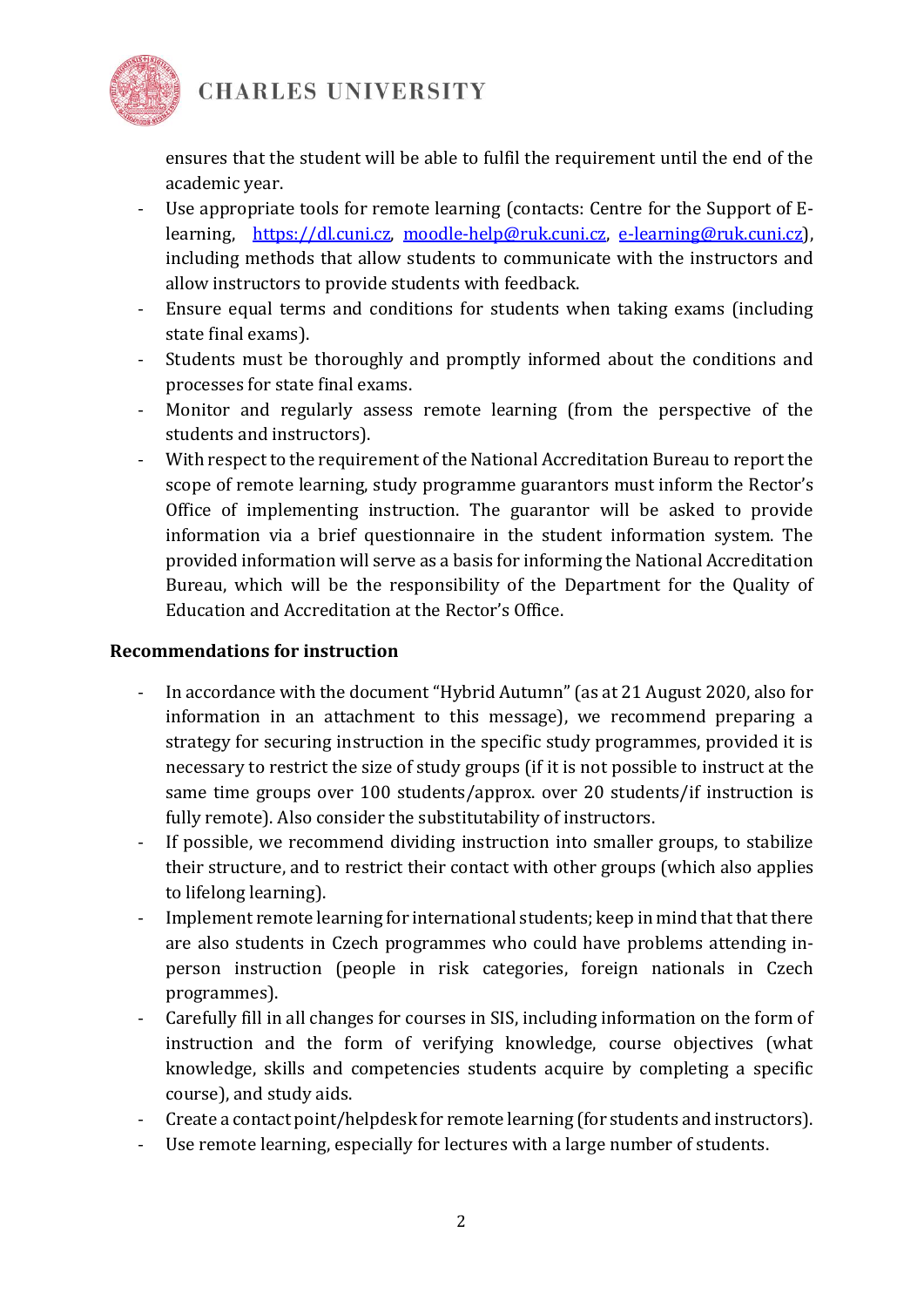

**CHARLES UNIVERSITY** 

### **Recommendations for the guarantors of study programmes**

- Select a primary platform for the study programme with sufficient technical and personnel support.
- Identify courses that cannot be held remotely so that students acquire sufficient knowledge or skills corresponding to the profile of the graduate.
- In particular, practical training courses must be identified, the scope and nature of which are defined by the requirements for the relevant regulated profession, for the preparation of which the specific study programme is intended. If the nature of the practical training allows it, we recommend trying to implement it remotely (e.g. using video recordings, etc.) or individually (instead of group training). If, due to external circumstances, it is not possible to carry out the practical training in the required scope, the guarantor will inform the Department for the Quality of Education and Accreditation at the Rector's Office about these circumstances, which will ensure possible cooperation with the relevant regulatory body regarding possible modifications to the requirements.
- Ensure timely and sufficient communication with instructors and the timely training of instructors.
- Support cooperation with the Centre for the Support of E-learning at the university and faculty level; ensure the selection of an appropriate platform for remote learning.
- Take into account the results of surveys relating to remote learning in the summer semester; take into account feedback from students and colleagues.
- Support instructors in further education with a focus on distance and hybrid instruction (e.g. [the Educational Portal of Charles University\)](about:blank).
- Use platforms for sharing teaching materials (Moodle/SharePoint/cloud).
- When switching over to distance/hybrid instruction, minimize the changes to the schedule and especially ensure that there are no overlaps in instruction.
- Ensure the appropriate distribution of the student workload (must still correspond to the credit assessment of the course).

### **Recommendations for instructors**

- Timely and sufficiently inform students (about the form of instruction, terms for completing the course).
- Ensure the high quality of study materials (content, methodology, and design) and ensure that instructions are comprehensible.
- Maintain a level of interaction according to the type of instruction (lectures, seminars, laboratory training).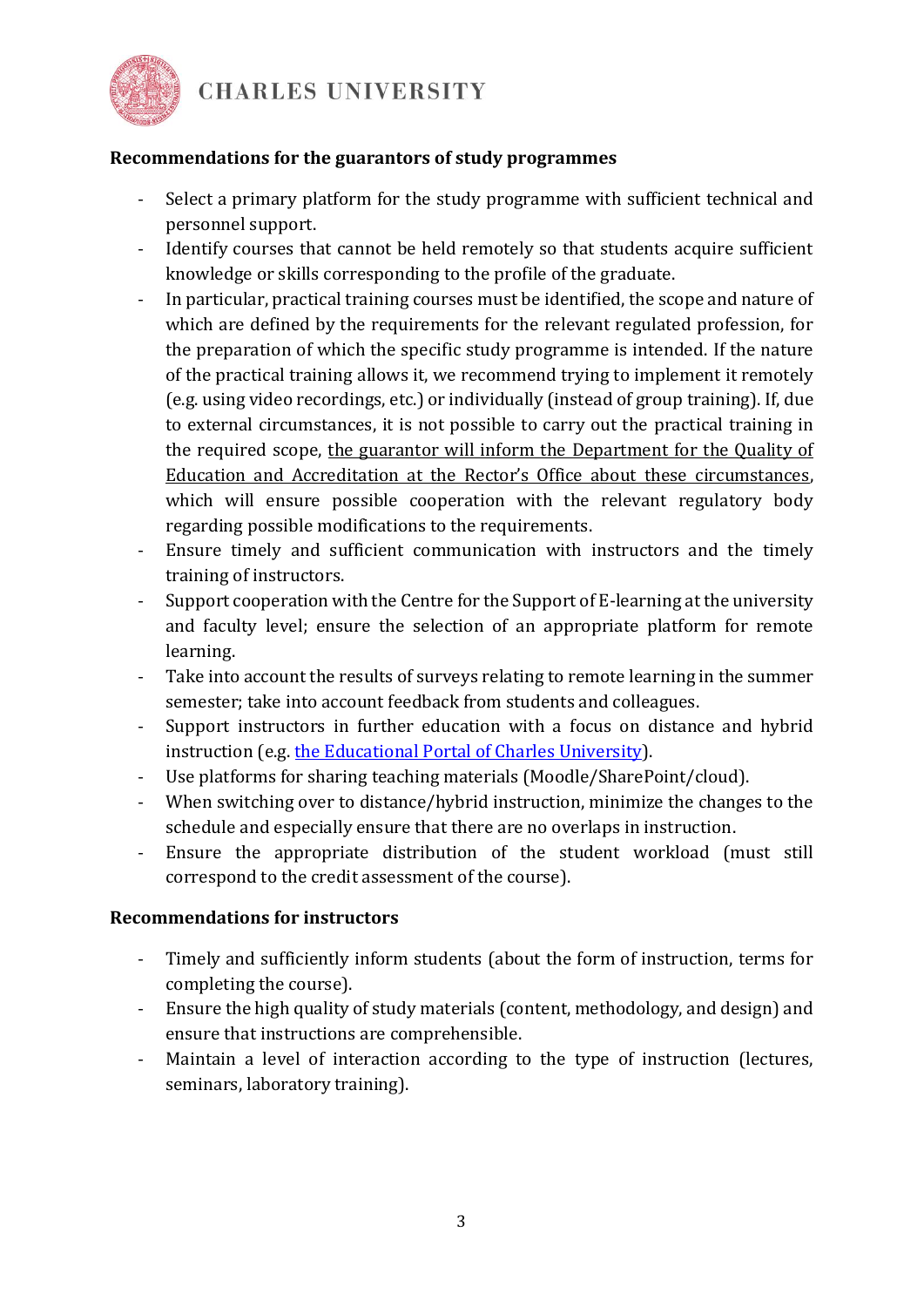

| role<br>õÍ<br>students | <b>ACTIVE</b>  | e.g. seminars (discussion),<br>practical instruction (in<br>laboratories, terrain, etc.),<br>professional internships | Webinars (discussion),<br>consultation, interactive<br>application (quality) |
|------------------------|----------------|-----------------------------------------------------------------------------------------------------------------------|------------------------------------------------------------------------------|
|                        | <b>PASSIVE</b> | Especially lectures                                                                                                   | Video lectures, self-study, e-<br>learning                                   |
|                        |                | IN-PERSON                                                                                                             | DISTANCE/ON-LINE                                                             |
| form                   |                |                                                                                                                       |                                                                              |

*(source: Ministry of Education, Youth and Sports)*

- Ensure an adequate student workload (none of the courses in their remote form should dramatically increase the difficulty).
- Ensure the provision of carefully selected and commented sources and precisely formulated tasks.
- Establish an appropriate method of communication with students and among students (MS Teams group, discussion forum in Moodle).
- Post your office hours on-line (e.g. at a specific time, be present in the virtual space of the platform).
- In cooperation with colleagues, consider adjusting the appropriate assessment of students
- Take care of students who do not have equipment for e-learning or who have health, personal, or work problems.
- Get inspired, continue to educate yourself, and do not be afraid to ask for advice (technical or methodological).

## **Academic ceremonies**

- Matriculation we recommend not holding matriculation ceremonies. If student matriculation ceremonies are cancelled, students must sign the matriculation oath at the faculty. In the event of cancelling a matriculation ceremony, please inform the Organizational Office at the Rector's Office.
- Graduation During graduation ceremonies, current measures relating to restrictions in the number of people present and the obligation to wear masks or other personal protective equipment must be respected. Updated information will always be provided by Mgr. Markéta Sedlmayerová from the Organizational Office at the Rector's Office [\(marketa.sedlmayerova@ruk.cuni.cz\)](about:blank).

## **Organizing state final examinations**

State final exams may be organized remotely with the consent of the dean, in accordance with Act no. 188/2020 Sb. only if there are objective external circumstances that do not allow exams to be held in person (e.g. for students who are foreign nationals). Thus,